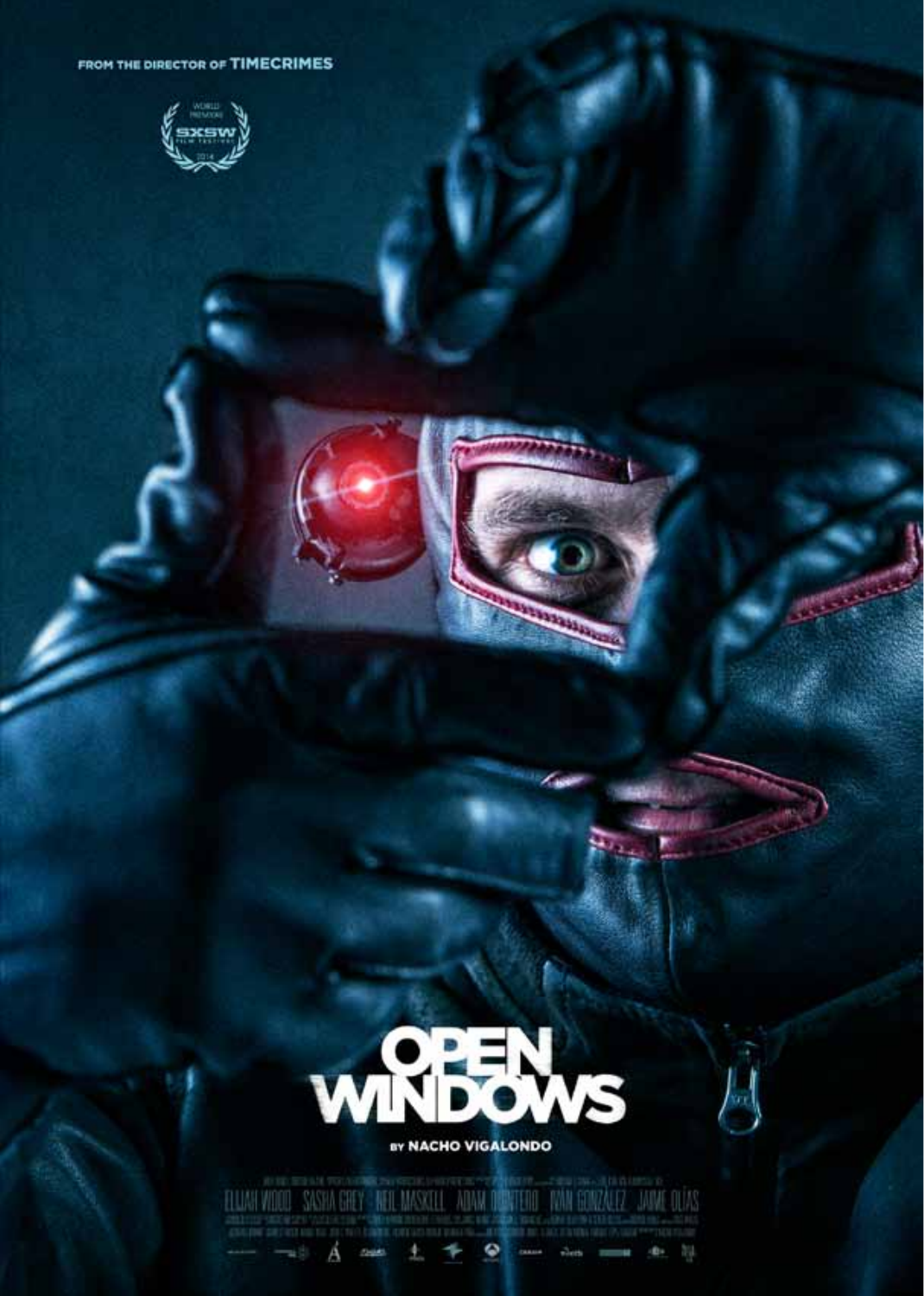WILD BUNCH, ATRESMEDIA CINE, APACHES ENTERTAINMENT, SAYAKA PRODUCCIONES, LA PANDA PRODUCTIONS present

ELIJAH WOOD SASHA GREY

# **OPEN WINDOWS**

a film by NACHO VIGALONDO

2014 – Spain, USA – 100 min



US SALES — CAA filmsales@caa.com + 1 424 288 2000

INTERNATIONAL SALES — WILD BUNCH

Carole BARATON cbaraton@wildbunch.eu Gary FARKAS gfarkas@wildbunch.eu Vincent MARAVAL ndevide@wildbunch.eu Silvia SIMONUTTI ssimonutti@wildbunch.eu Noëmie DEVIDE ndevide@wildbunch.eu Olivier BARBIER obarbier@wildbunch.eu

SXSW PR — FONS PR

Brandy FONS brandy@fonspr.com +1 (310) 809-8882 Bianka VALDEZ bianka@fonspr.com +1 (512) 579-8284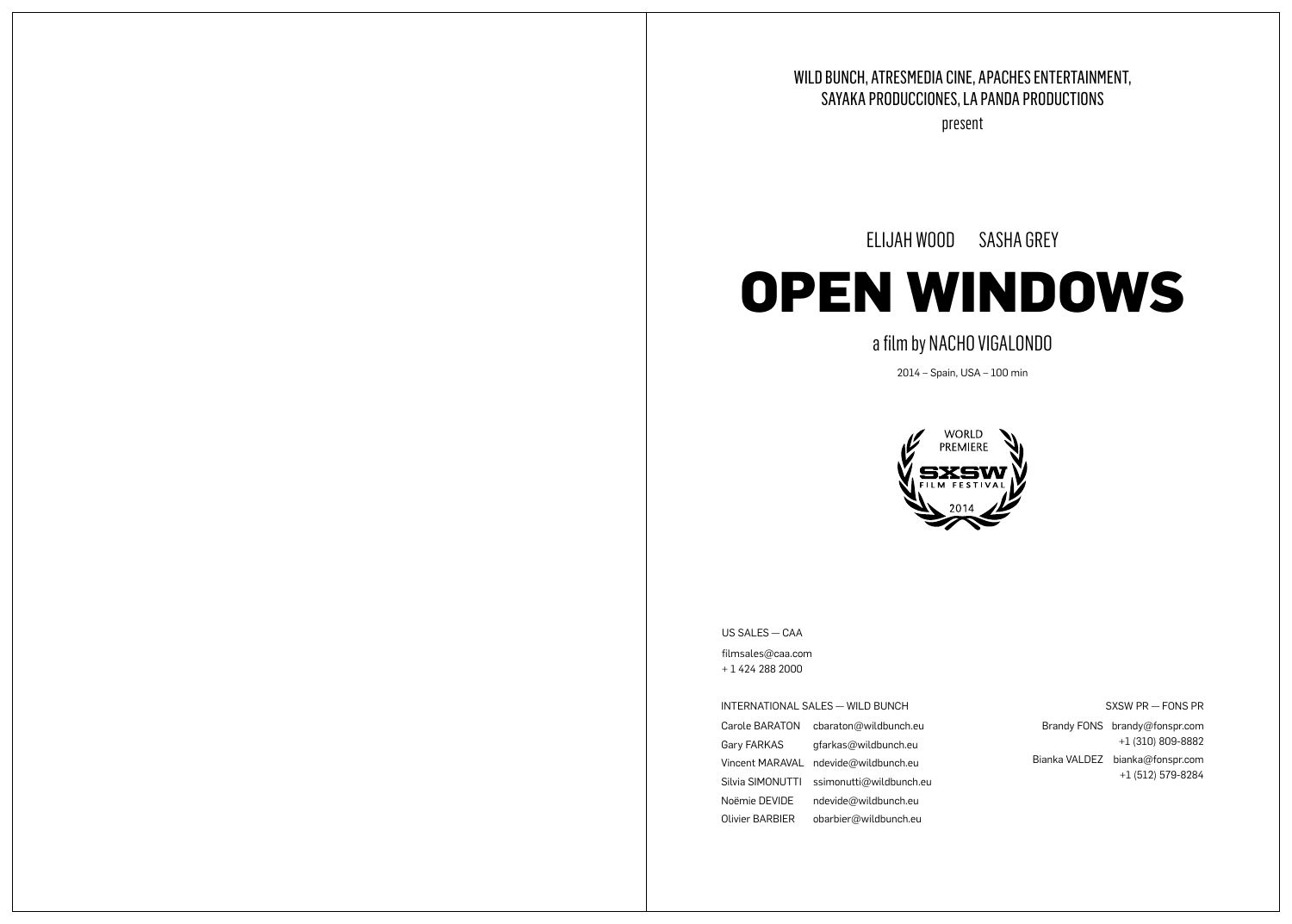#### SYNOPSIS

Nick's a lucky guy. Tonight, he'll be having dinner with Jill Goddard, the hottest actress on earth.

She's promoting her latest movie and he's won the main prize in an online contest. Then he gets a call. Some guy named Chord explains that dinner has been cancelled. And it's Jill's fault: she's a highmaintenance diva, and everybody hates her guts. Chord says he can make up for it. He offers Nick the tools to spy on Jill from his computer for the rest of the night, in a way that no fan could dare dream of. The terrible truth begins to reveal itself. It looks like Chord has set up the whole situation, with Nick playing a part in a much bigger plan...

The 21st Century REAR WINDOW.

#### DIRECTOR'S NOTE

I like to think that, in a world in which there are no more virgin territories to explore, making a film that nobody knows exactly what it is going to look like is something very close to an ideal adventure.

Some years ago my producers asked me to come up with a movie in which social networks and the language of the Internet would feature heavily. I made a counter-proposal: taking the concept to its limit by writing a film that took place entirely on the desktop of a computer, pushing the envelope of the production to make it a really unique adventure. And it's been quite a ride – writing, directing and postproduction – a process that, at certain points, we had to make up as we went along…

I'm fully aware that when it was still nothing but a screenplay, the film was a complete mystery. With that in mind I couldn't be more grateful to Elijah, Sasha and Neil for agreeing to incarnate the 'triangular protagonist'. Beyond any formal craziness, beyond the multiplicity of windows, the real time aspect and the multiple plot twists, it was absolutely necessary that the three actors – and wonderful people they are – give themselves over to create something that from a distance would be fully recognizable (hero, victim, masked menace), but when looked at more closely, would reveal itself as something new – even subversive. They are three uniquely individual stars, and I couldn't be prouder that their extraordinary qualities have fulfilled the personality of this adventure.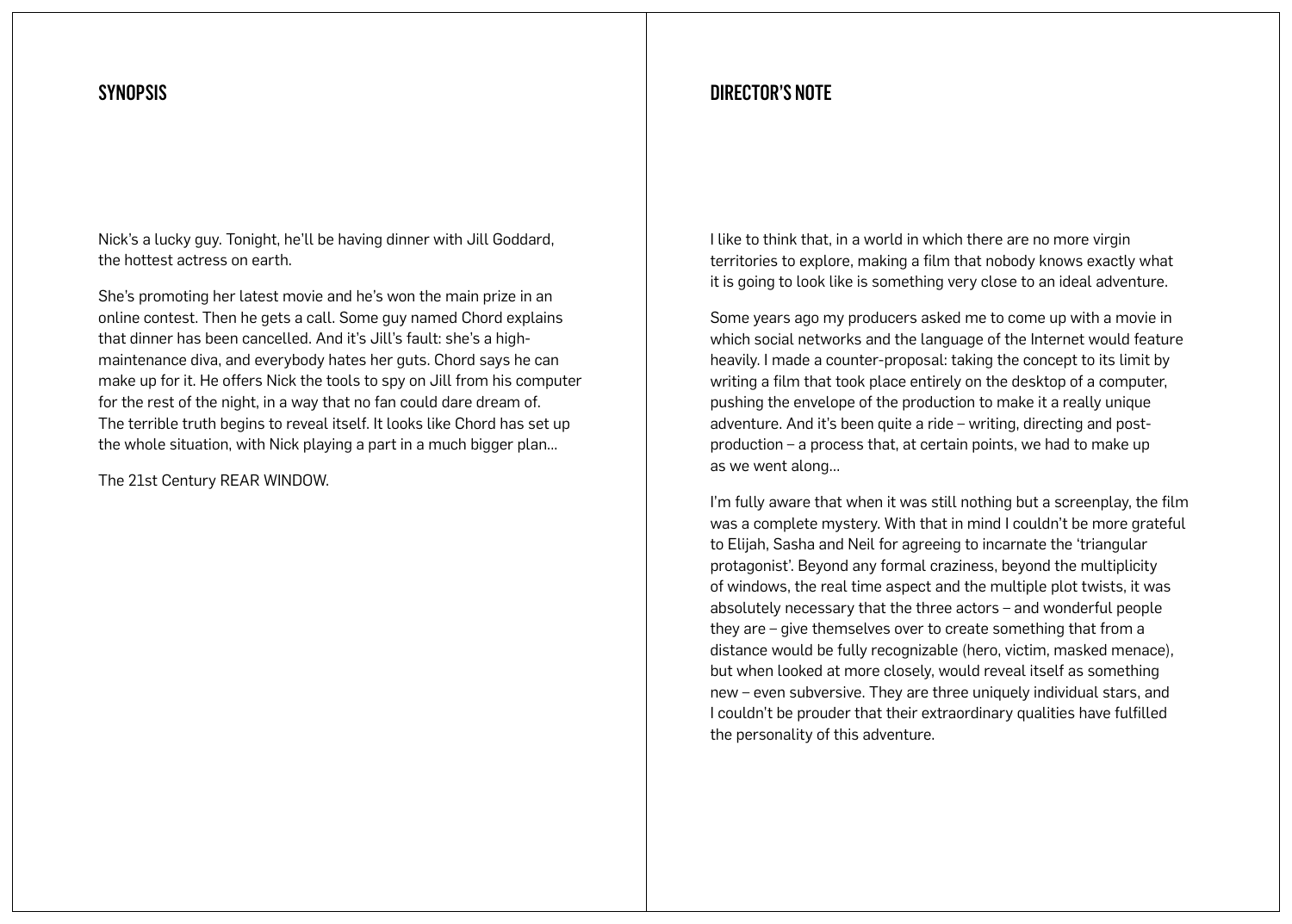This is a film about the opportunity of observing without being observed; about the fear of being exposed every second of our lives; about the right not to be in front of a camera. We follow the action from hundreds of different points of view, but the fundamental stance will be taken when we turn off the computer forever.

I hope that watching the film is like making the movie – at least the adventure it was for us all.

– Nacho, 2014

# NACHO VIGALONDO - Director & Screenwriter

#### FILMOGRAPHY

 Co-writer of the comic book "Supercrooks" with Mark Millar, published worldwide. Screenwriter and director of the film adaptation.

- 2013 Open Windows Director & screenwriter
- 2011 Extraterrestrial Director, screenwriter & producer with Sayaka Producciones US distributor – Focus Features

# 2008 Timecrimes

**Director** US distributor – Magnolia Pictures

 *· Fantastic Fest (TX) 2008 Best Feature Film · Sundance Film Festival 2008 Official Selection · A remake is planned with Dreamworks, to be produced and written by Steve Zaillian, screenwriter of* Schindler's List

2003 7:35 IN THE MORNING – short film Director, screenwriter & lead actor

> *· More than 70 awards at national and international festivals. · European Film Academy Awards 2004 Best European Short Film nominee · Academy Awards® 2005 Live Action Short Film Nominee*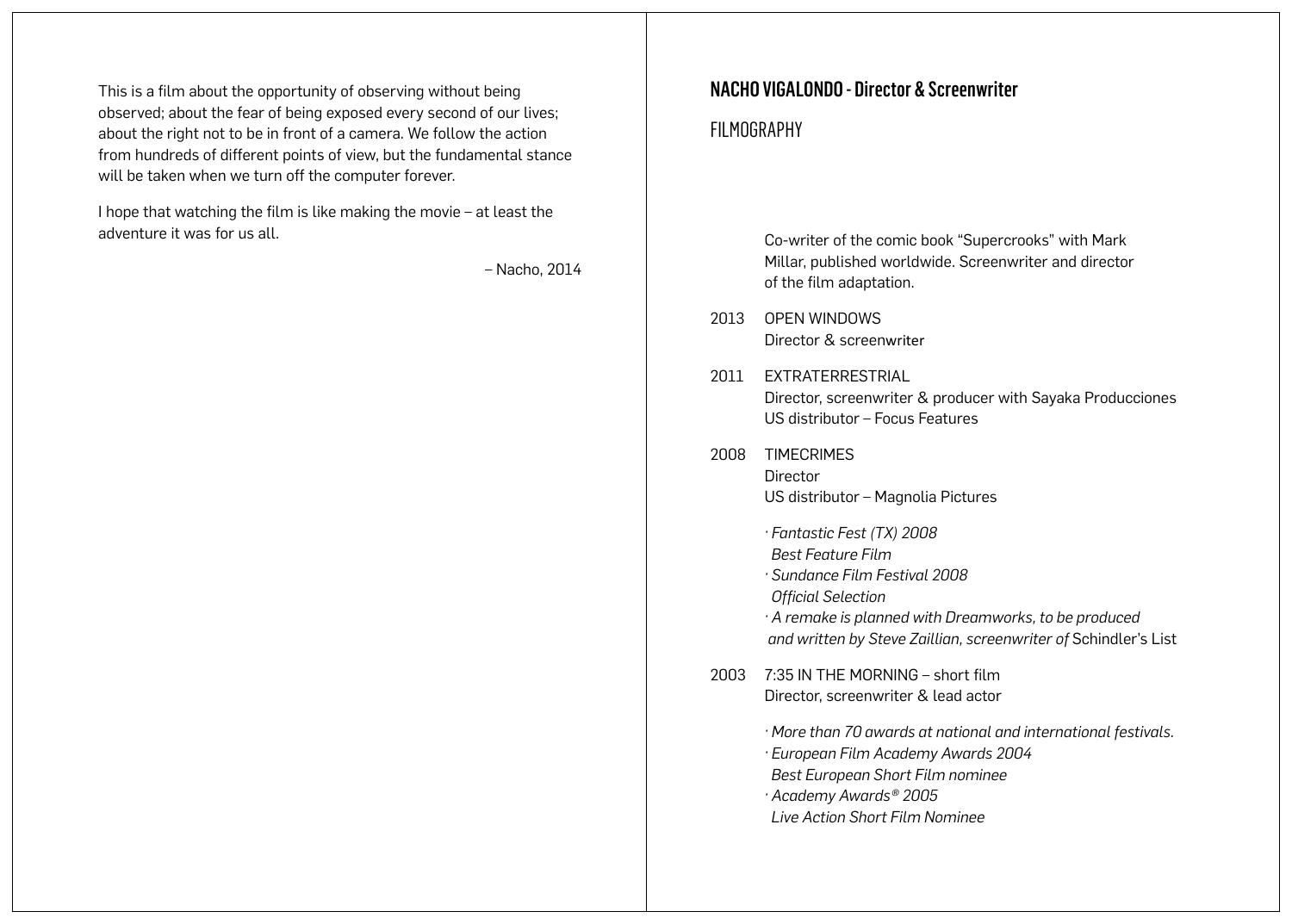### ELIJAH WOOD

#### BIOGRAPHY

*"I met Nacho a few years ago at the Fantastic Film Festival in Austin. I had wanted to work with him since I watched* Timecrimes*, I'm a fan of his work as a director. There are several reasons for working in this movie, the theme is very interesting, special and I had never seen such an original way to approach it…"*

Widely regarded as one of the most gifted actors of his generation, Elijah Wood continues to challenge himself with roles spanning the spectrum of style and genre.

He recently produced and starred in the comedy/horror film *Cooties*, which follows a virus that strikes school children and turns them into savages, with an unlikely hero helping the teachers fight back. *Saw* writer and executive producer Leigh Whannell provided the script along with *Glee* creator Ian Brennan. The film premiered at the 2014 Sundance Film Festival and U.S. rights were sold to Lionsgate.

Additionally, Wood will return for the fourth and final season of the FX comedy *Wilfred*. The show is a U.S. remake of the hit Australian sitcom, adapted by *Family Guy* vet David Zuckerman.

In 2010, Wood teamed with partners Daniel Noah and Josh C. Waller to form SpectreVision. An actor, a director and a writer respectively, they created the company to tell heartfelt, character-driven stories tackling real emotional and social issues that test the boundaries of the horror genre. Their first acquisition, *Toad Road*, a harrowing depiction of drug addiction, premiered to numerous festival awards, and was released theatrically and to VOD in 2013. Their first original production, *A Girl Walks Home Alone At Night* is also made its premiere

at the 2014 Sundance Film Festival. Next up for SpectreVision is *The Boy*, an intriguing look into the early childhood of a future serial killer, based on the Sundance short *Henley*. *The Boy* will be directed by Craig McNeill, and production will begin in February 2014 in Colombia.

Wood has also voiced the character of *Beck* In *Tron: Uprising*, the animated science fiction series which airs on Disney XD.

Wood made an indelible mark in the trilogy of films based on J.R.R. Tolkien's *The Lord of the Rings* in the lead role of the hobbit Frodo Baggins. Directed by Peter Jackson, the films - *The Fellowship of the Ring*, *The Two Towers* and *The Return of the King* were all critically lauded as well as being box office record setters. In addition, *Return of the King* won the Academy Award® for Best Picture amongst a record total of 11 Academy Awards®.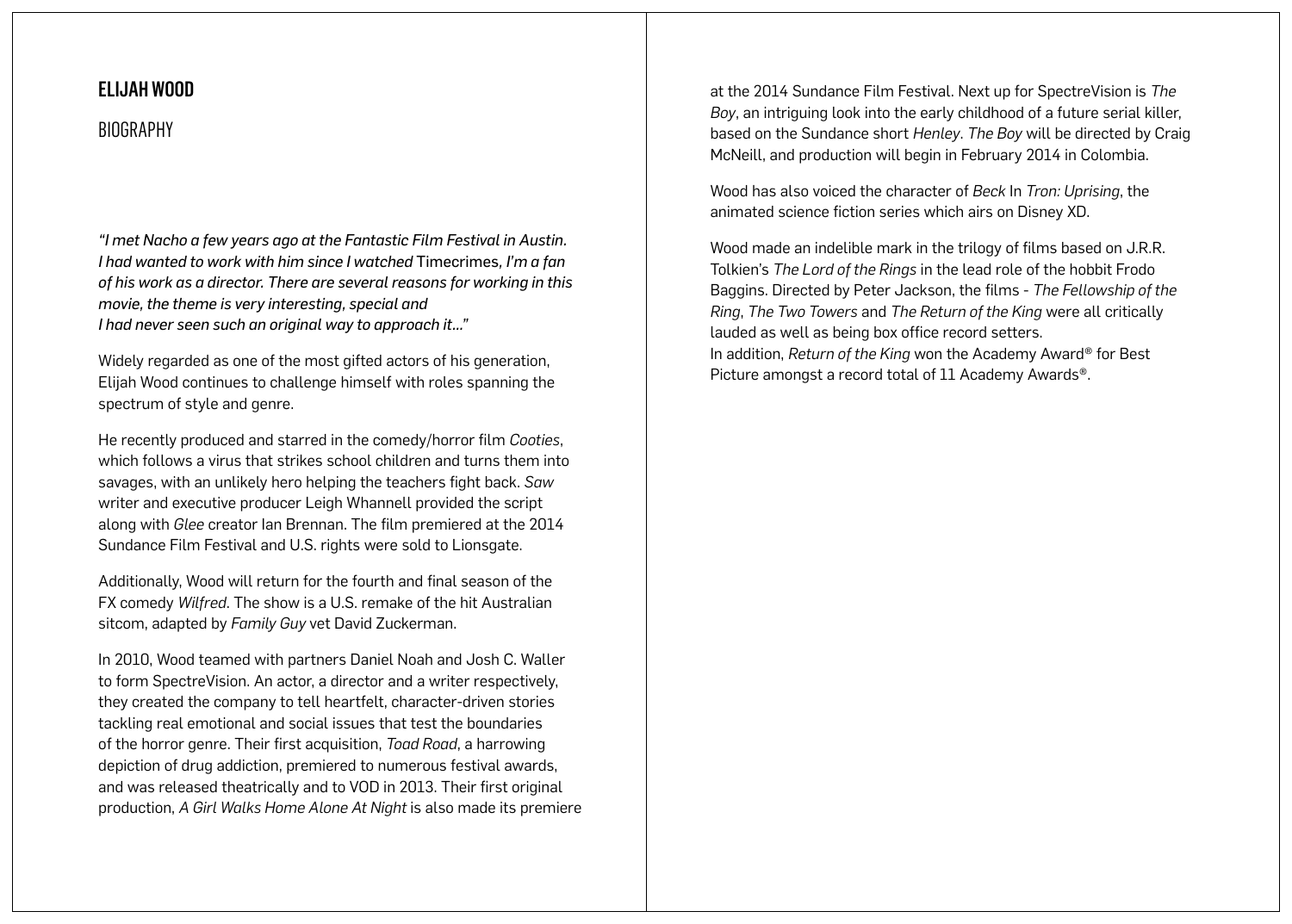# SASHA GREY

### BIOGRAPHY

*"The characters I look for, those that interest me, are strong women and Jill, my character in OPEN WINDOWS had everything I wanted."*

Since she left the adult movie world in 2009 at the age of 21, Sasha Grey has gone on to star in HBO's *Entourage*, published the photography book NEÜ SEX, and deejays internationally. In 2009, she starred in Steven Soderbergh's *The Girlfriend Experience*. "She's kind of a new breed," Soderbergh said. "She doesn't fit the typical mold of someone who goes into the adult film business." She penned the internationally successful *The Juliette Society*, her first novel, in 2013. Thanks to her ever-growing international fan base, *The Juliette Society* took Sasha on a world tour – from car rallies in Russia, to deejaying from Italy to Ukraine, Mexico to Brazil, as well as numerous television appearances on shows like *Le Grand Journal* in France, alongside Karl Lagerfeld.

#### **CAST**

Elijah Wood Sasha Grey Neil Maskell Adam Quintero

# **CREW**

| Producers                         | Enrique Lopez Lavigne |
|-----------------------------------|-----------------------|
|                                   | Belen Atienza         |
|                                   | Mercedes Gamero       |
|                                   | Mikel Lejarza         |
| <b>Executive Producers</b>        | Nahikari Ipiña        |
|                                   | Ricardo García Arrojo |
|                                   | Elijah Wood           |
|                                   | Josh C. Waller        |
|                                   | Daniel Noah           |
|                                   | Garrett Basch         |
|                                   | Pau Brunet            |
| Cinematographer                   | Jon D. Dominguez      |
| Editors                           | Bernat Vilaplana      |
|                                   | Sergio Rozas          |
| <b>VFX Supervisor</b> David Heras |                       |
| <b>Original Music</b>             | Jorge Magaz           |
|                                   |                       |